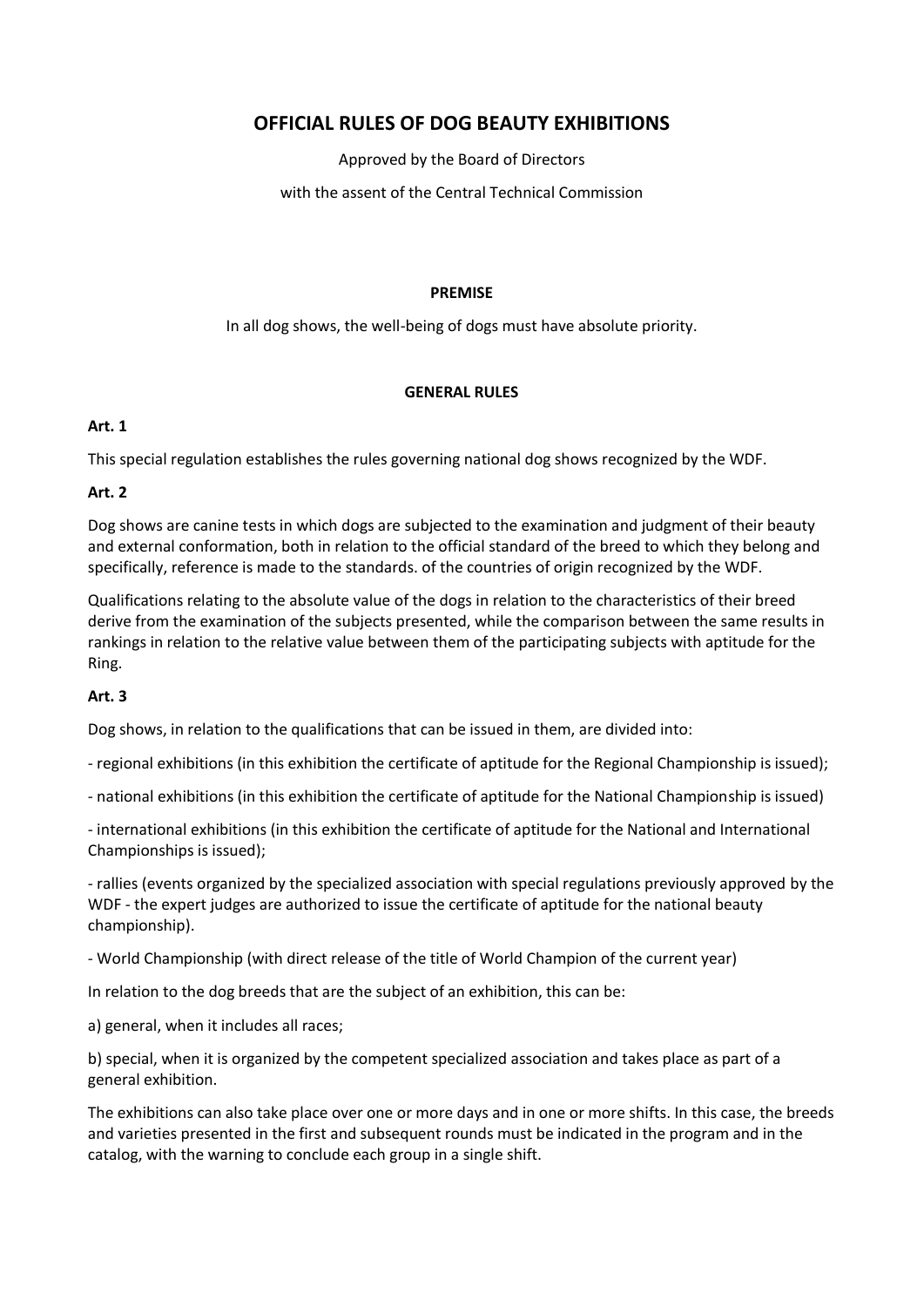### **BREEDS ALLOWED**

# **Art. 4**

The breeds and varieties to which the dogs presented in exhibitions or shows organized in Italy must belong are those included in the list of dog breeds recognized by the WDF. The Organizing Committees will check to report in the catalog only dogs belonging to breeds whose standard is definitively or provisionally recognized by the WDF and which are registered in the Breed Registry or in the waiting list of a WDF Member Country or a country not

member whose Herd Book is in any case recognized by the latter, or of the breeds that are not yet recognized (neither definitively nor provisionally) by the WDF In this case, the breed must be recognized at national level and must have obtained a genealogical certificate issued by the WDF.

These breeds must appear in the catalog in a special section: breeds not recognized by the WDF. The subjects of the WDF breeds not yet officially recognized (provisionally recognized breeds), even if they cannot aspire to the CACIB, can compete for the Best of Breed and Best in Show, provided they have obtained the 1st excellent in their Class.

### **PROGRAMS**

# **Art. 5**

Within two months from the date of each event, the WDF must receive the draft of the program with the indication of the jury and, in attachment, the copies of the acceptance letters of the judges or a declaration signed by the president of the organizing committee in which announce the composition of the jury.

The WDF will respond within 15 days of receipt. It will not take responsibility for the approval of the jury for drafts received after the deadline.

If there is a dispute for the prizes of honor, it is mandatory to indicate the jury on the program and the starting time between 15:00 and 16:30, with the possibility of derogation depending on the environmental conditions. In national dog shows recognized by the WDF, the printed publication of the program is mandatory.

This must specify all the elements necessary to allow participants to be aware of the main rules established for the event; it must contain, among other things:

a) the exact location and date of the event;

- b) The seat of the organizing committee;
- c) the names of the expert judges;
- d) start time of judgments;

e) the national rates that will be applied for registrations and the terms for acceptance of the same;

- f) an indication, even summary, of the prizes up for grabs;
- g) one or more registration forms for dogs at the show;

h) the precise indication that the exhibition takes place according to the WDF regulations.

They are optional elements that may also be omitted from the program, especially if not yet known at the time of its publication, but which must be published in the catalog: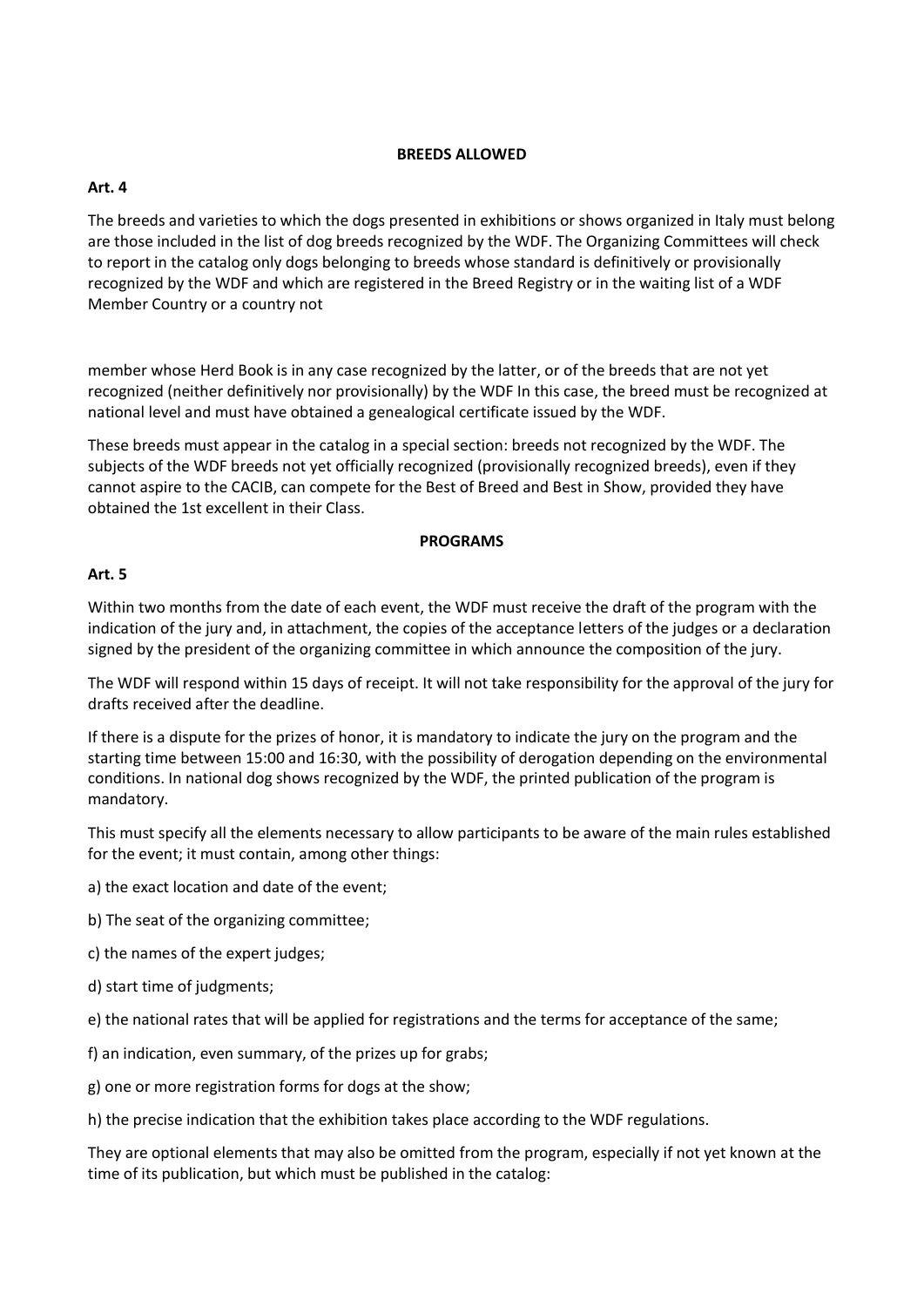### **REGISTRATION OF COMPETITORS**

# **Art. 6**

All dogs and dogs registered in a member country of the WDF or in a country not affiliated but whose origin book is recognized by the WDF can participate in all shows and breed rallies. Exceptions are those who aspire to obtain registration for Race Recognition and who for this purpose are registered in the exhibition.

The application for the registration of a dog to an exhibition (and the related payment, also made within the deadline) must be formulated on the appropriate digital form through the Official website of the organizing nation in the dedicated section.

Online registrations for international and national dog shows are scheduled to close one week before the event, and for on-site registrations with a surcharge on the registration fee.

The closing date for entries must be considered irrevocable.

Entries must be entered for each subject, and must indicate the pedigree certificate number assigned to it, date and place of the event, email and telephone number, Class of Registration in which it competes, and any notes.

Therefore, since the exhibitor alone has the right and duty to indicate the above data, entries containing obviously incorrect data may be corrected by the organizing committee, such as class changes due to age restrictions, or due to lack of data necessary for access to the working class, or for the non-production of the homologation of samples for the subjects who want to compete in the champion class. With regard to obvious errors but not detectable or not detected by the organizing committee (sex, breed, age limit for access to classes, size, color or variety of coat), the Delegate is given the right to make, during the exhibition , those changes that it deems necessary in order to avoid the exclusion of the subject from the judgment.

When reviewing the reports of the expert judges, the WDF will always be able to cancel ex officio the rankings and qualifications issued to dogs that have competed in classes in which they could not be enrolled.

# **Art. 7**

They will not be able to participate in competing shows that have suspensions in progress imposed by the Disciplinary Commission of the national organization or registered in the interdiction lists of the club itself.

#### **REGISTRATION FEES**

# **Art. 8**

Dog registrations for shows recognized by the WDF must be accompanied by the amount of the relative taxes which cannot be higher than those approved by the WDF Board of Directors.

The members of the national club in good standing with the payment of the annual fee, who register a number of subjects, even of different races, greater than four, will be entitled to a discount defined by the organization of the event, and these discounts can never be higher. to the extent that will be established by the Governing Council of the organizing committee.

The registration fees will not be refunded for dogs that are irregularly registered and for those who, registered, had not been exhibited or who, on display, have not been qualified by the expert judge or who are in the conditions indicated in the general regulations. The reimbursement of bitches in heat will be reduced by the amount of the catalog and the rights of the organizing committee of the event.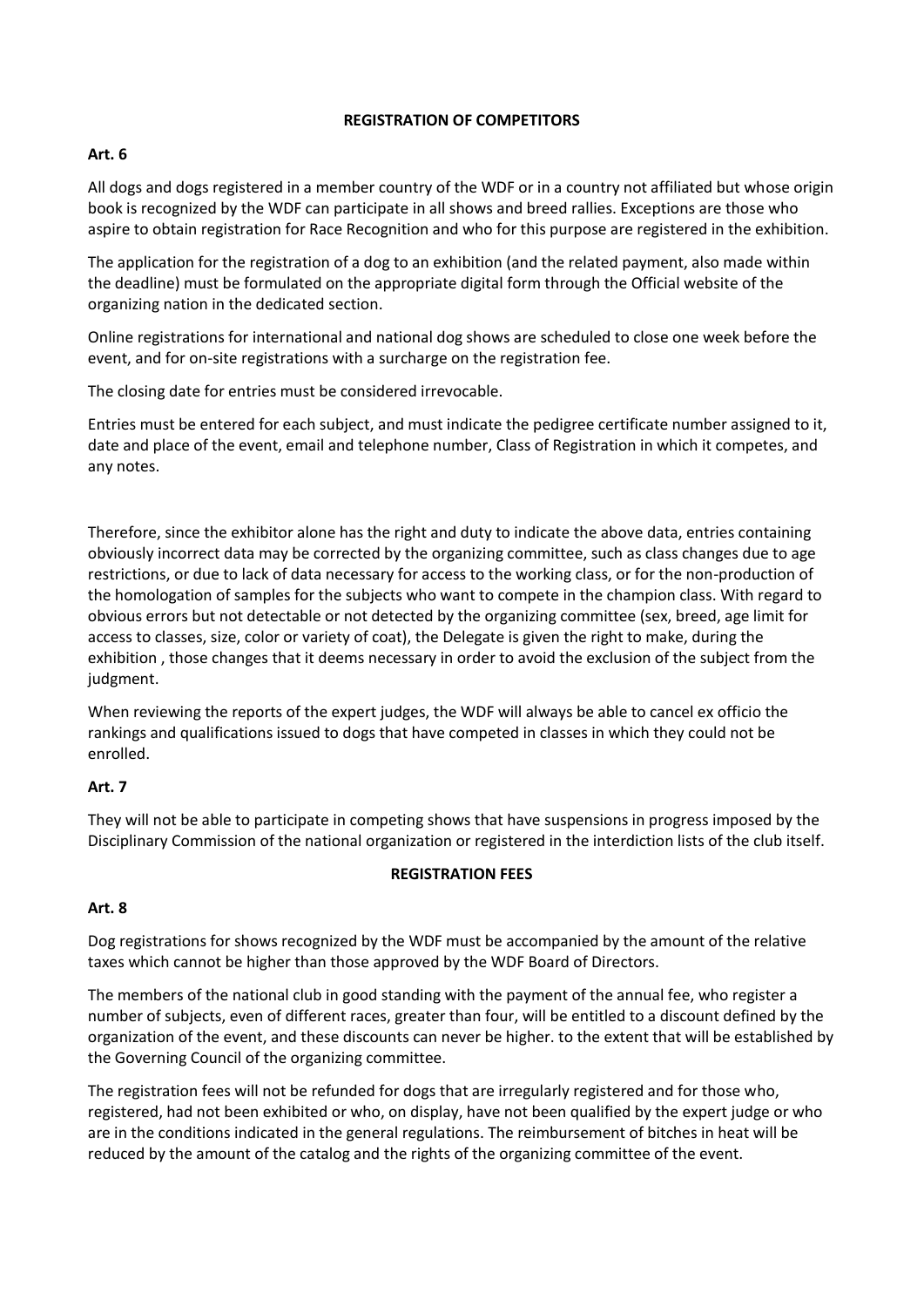### **CAC**

### **Art. 9**

The Certificates of aptitude for the National Beauty Championship (CAC) can be assigned by the expert judges in the following ways:

• a CAC in the working class for all breeds subjected to a patent work test;

• a CAC can be assigned to the classes: Champion, Winner, Free, Work and Intermediate indiscriminately for all dog breeds belonging to the WDF groupings, which can be assigned at the discretion of the federated Expert Judge.

The expert judges will be able to award only one CAC to the best male and one to the best female of each breed, of the same class, without distinction of varieties that have achieved the qualification of first excellent belonging to the official list of dog breeds approved by the WDF. In the intermediate and free classes, the CAC reserve is assigned by comparing the subject ranked second in the ranking of the winning class with the 1st Excellent dog of the remaining class.

For each CAC issued on display, the expert judge will have to sign the appropriate cards of the type prescribed by the WDF and previously filled in by the ring commissioners before delivering them to the presenters of the dogs to which they have been assigned.

However, it remains well specified that the issue of the CAC is always left to the faculty and discretion of the expert judge who judged the subjects in the event in progress their qualifications and rankings.

Therefore, the expert judge has no obligation to issue such certificates to dogs, even if they are qualified Excellent and class winners, which he does not consider deserving of such distinctions with which he in fact assumes the personal responsibility of reporting the dogs to the national club. deserving of the proclamation as National Beauty Champion.

#### **CACIB**

#### **Art. 10**

The certificates of aptitude for the international beauty championship (CACIB) may be proposed by the expert judges only in international exhibitions, recognized and accepted as such by the WDF and limited to the breeds marked with the number in the official list. The expert judges will be able to propose the assignment of only one CACIB to the most beautiful male dog and to the most beautiful female of each breed, without distinction of variety among those enrolled in the champion class, W inner, separately free, work, intermediate and not only have achieved the qualification of first Excellent, but which also possess exceptional qualities.

The definitive attribution of the CACIB will only take place after approval by the organizing committee. In this regard, the rules of the WDF regulation indicated as annexed to this Regulation apply.

The expert judge is obliged to issue the CACIB to the person to whom he assigned the CAC only if there were no play-offs between classes.

#### **CAJC**

#### **Art. 11**

The certificates of aptitude for the National Junior Beauty Championship (CAJC) can be awarded by the expert WDF judges:

• a CAJC for the very young and young classes for all dog breeds belonging to the canine groupings.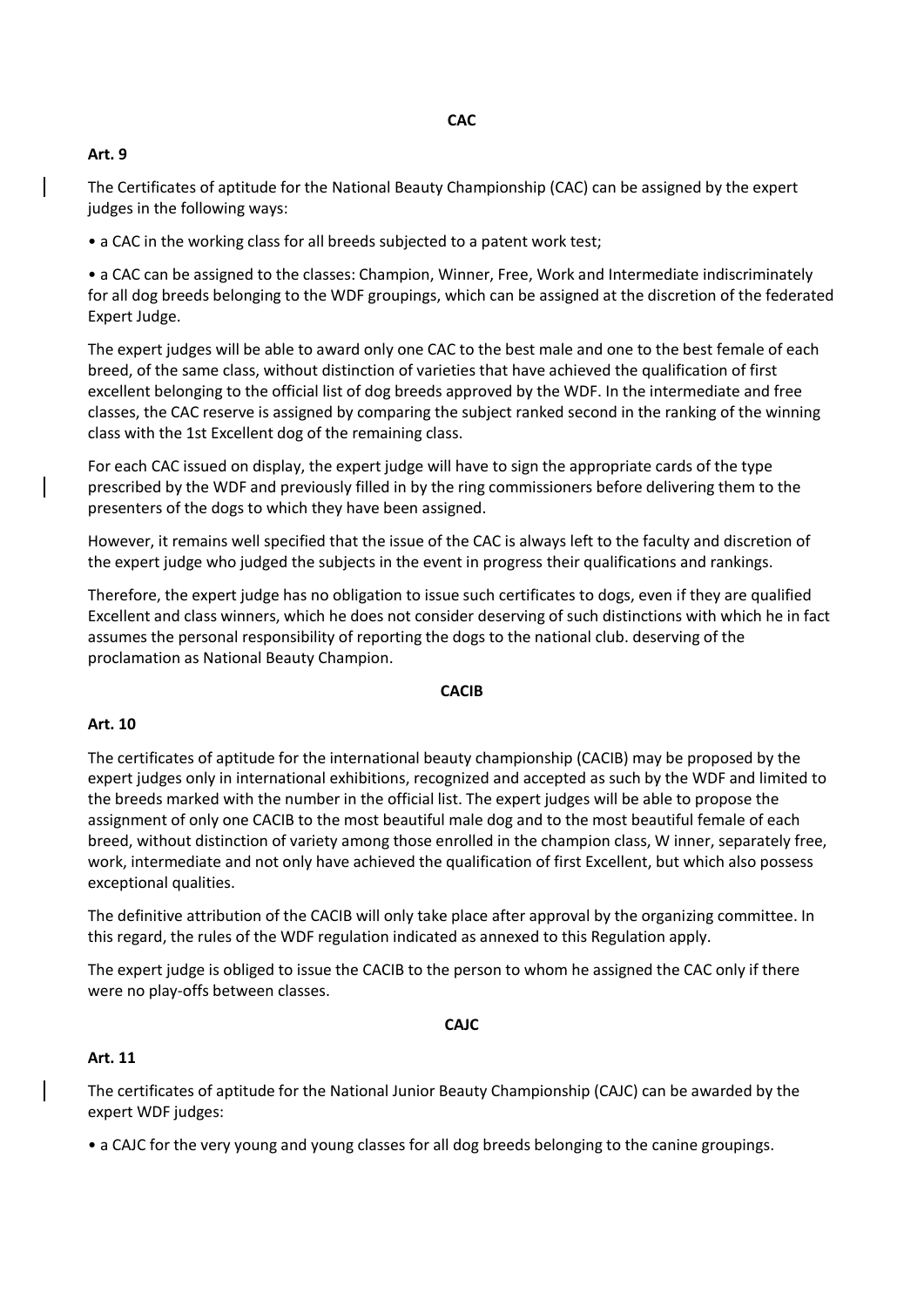The expert judges will be able to award only one CAJC to the most beautiful male dog and to the most beautiful female of each breed, without distinction of varieties that have achieved the qualification of first excellent belonging to the official list of dog breeds approved by the WDF.

For each CAJC released on display, the expert judge must sign the appropriate cards of the type prescribed by the WDF and previously filled in by the ring commissioners before delivering them to the dog presenters to whom they have been assigned.

However, it is well specified that the issue of the CAJC is always left to the faculty and discretion of the expert judge who judged the subjects in the event in progress, formulating their qualifications and rankings.

#### **BEST OF BREED**

#### **Art. 12**

The "Best of Breed" is awarded by the judge, with the following criteria:

• In national exhibitions only one prize after comparing the excellent qualified subjects and classified first in the Champion, Winner, Free, Work and Intermediate classes and taking into account the distinctions of variety;

• In international exhibitions, the subjects who have obtained the CACIB and the first Excellent in the Champion, Winner, Free, Work, and Intermediate class are compared.

A person qualified as Excellent who has not obtained the CACIB cannot obtain the right to participate in the assignment of honor prizes in the Groupings.

In the breeds, divided into several varieties, the prize for the Best of Breed is, however, always unique. On the comparative results of the competitions are determined:

Best in Show BIS. Best of Breed BOB. Best opposite sex BOS Best Junior in Show BIS-J. Best Baby in Show BIS-B Best Puppy in Show BIS-P Best Veteran in Show BIS-V

#### **CLASSES**

# **Art. 13**

The classes are divided by gender and those admitted to recognized exhibitions are the following:

- **Champion Class**: registration in this class is mandatory for National beauty champions, who have been proclaimed as such in accordance with the WDF regulations at the time of their registration for the exhibition. Registration in this class is optional for both international beauty champions and foreign champions (regardless of the country of origin in which these subjects are registered in the Herd Book) and at the time of their registration (without closure) they are champions have already been proclaimed according to WDF regulations or in force in different countries. The title of World Champion or European Champion does not entitle to enrollment in the champion class. In this class the national CAC is also up for grabs for the Annual championship and the CACIB limited to international exhibitions. Enrollment in this class must be accompanied by a copy of the document certifying the successful proclamation of the subject as a sample. These subjects can participate in the training of couples, breeding groups as well as in the playoff for the best of breed.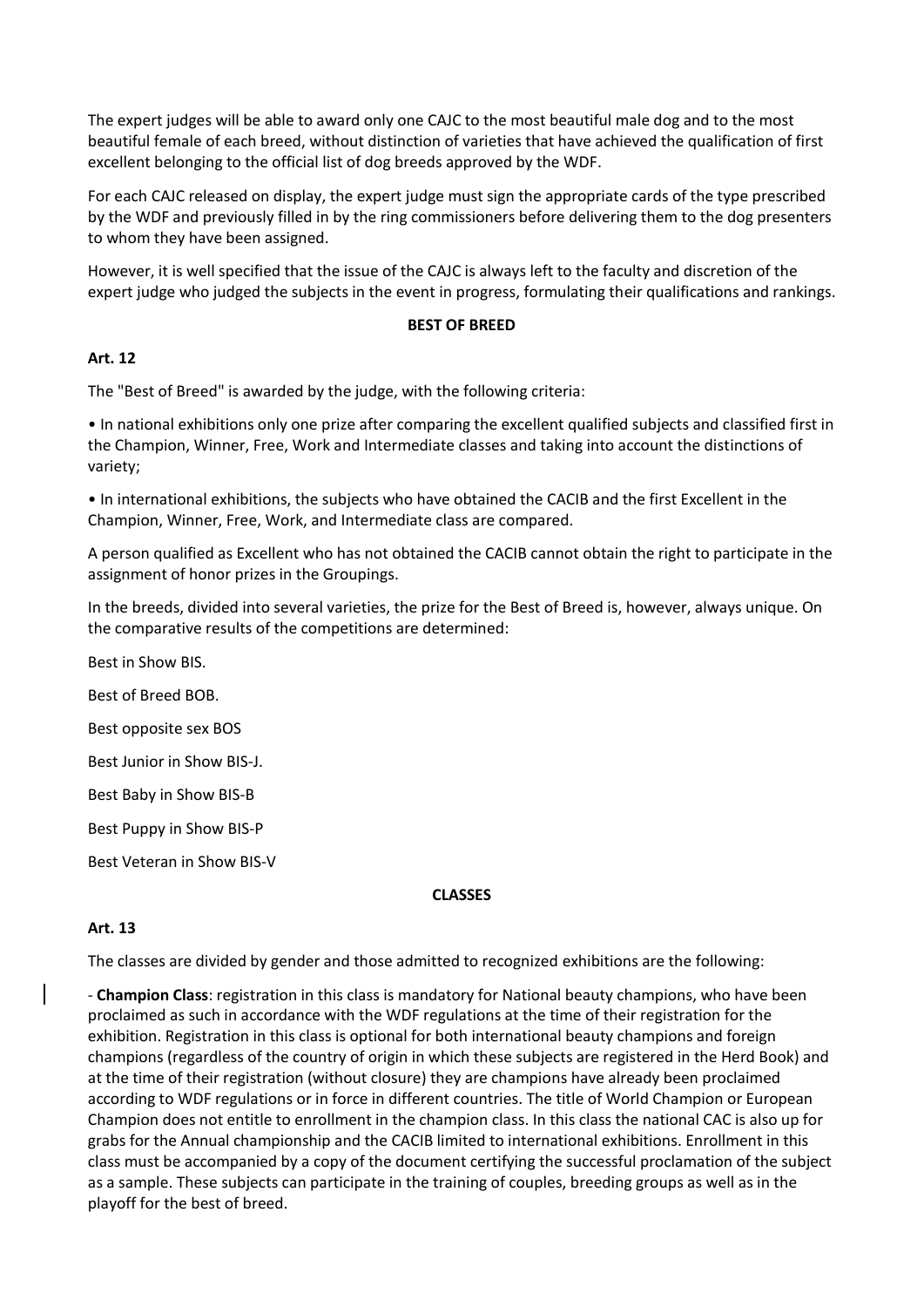- **Winner class**: registration in this class is mandatory for adults, who at the time of their registration at the exhibition are in possession of 4 (four) CAC aptitude certificates according to the WDF regulations. In this class the national CAC for the annual championship is up for grabs. Enrollment in this class must be accompanied by the qualification booklet certifying the possession of the requirements. These subjects can participate in the training of couples, breeding groups as well as in the playoff for the best of breed.

- **Open Class**: for all dogs of at least 18 months of age without limitations The CAC and the reserve will be able to be assigned by comparing the Champion, Winner, Libera, Lavoro and Intermedia class as per art. 9, The CACIB is up for grabs in this class limited to international exhibitions. These subjects can participate in the training of couples, breeding groups as well as in the playoff for the best of breed.

- **Working class**: for dogs of at least 15 months of age. In this class, the CAC and the reserve for breeds subjected to work tests are up for grabs, except for resolutions of the Board of Directors, at the request of recognized specialized breed associations. For enrollment in the working class, minimum qualifications are required in defined tests as required by the respective regulations. For all subjects enrolled in the working class, the test carried out, the date and place where the qualification was obtained to be admitted to this class must be specified on the registration form. In this class, the CAC and CACIB are up for grabs, the latter limited to international exhibitions. Dogs registered in the WDF Breeds Register must obtain the minimum qualification required in National or foreign tests recognized by the WDF, to access the working class. For subjects of foreign origin recognized by the WDF, the qualifications recognized by the WDF obtained prior to their registration in the Register are considered valid. These subjects can participate in the training of couples, breeding groups as well as in the playoff for the best of breed.

- **Intermediate Class**: for dogs aged between 15 and 24 months with no other limitations except those foreseen for the champion class. The CAC and the reserve can be assigned comparing the Champion, Winner, Libera, Lavoro and Intermedia class as per art. 9, The CACIB is up for grabs in this class limited to international exhibitions. These subjects can participate in the training of couples, breeding groups as well as in the playoff for the best of breed.

- **Young Class**: for dogs aged between 12 months and 18 months. In this class the CAJC can be awarded, and He can compete for the title of best of breed provided he has obtained the qualification of 1st Excellent. These subjects can participate in the training of couples, breeding groups as well as in the playoff for the best of breed. Neither the CAC nor the CACIB can be awarded in this class.

- **Youth class**: for dogs aged between 9 months and 12 months. The CAJC can be awarded in this class, and can compete for the title of best of breed as long as it has obtained the qualification of 1st Excellent. These subjects can participate in the training of couples, breeding groups as well as in the playoff for the best of breed. Neither the CAC nor the CACIB can be awarded in this class.

- **Puppy class**: for dogs aged between 6 months and 9 months. Neither the CAJC, the CAC and the CACIB can be awarded in this class. These subjects cannot participate in the training of couples, breeding groups, nor in the play-off for the best of breed

- **Baby Class**: for dogs aged between 3 and 6 months. In this class neither the CAJC, the CAC, the CACIB can be awarded. These subjects cannot participate in the training of couples, breeding groups, nor in the playoff for the best of breed.

- **Veteran class**: for dogs over 10 years of age. Neither the CAC nor the CACIB can be awarded in this class. He can compete for the title of best of breed as long as he has obtained the qualification of 1st excellent. These subjects participate in the formation of pairs, breeding groups as well as in the play-off for the best of breed.

- **Out of competition class,** dogs registered in this class can participate in the breeding group if deemed "admissible" by the judge. Furthermore, registrations in this class entitle the holder to measurement for the confirmation of the size or breed recognition for the breeds where applicable.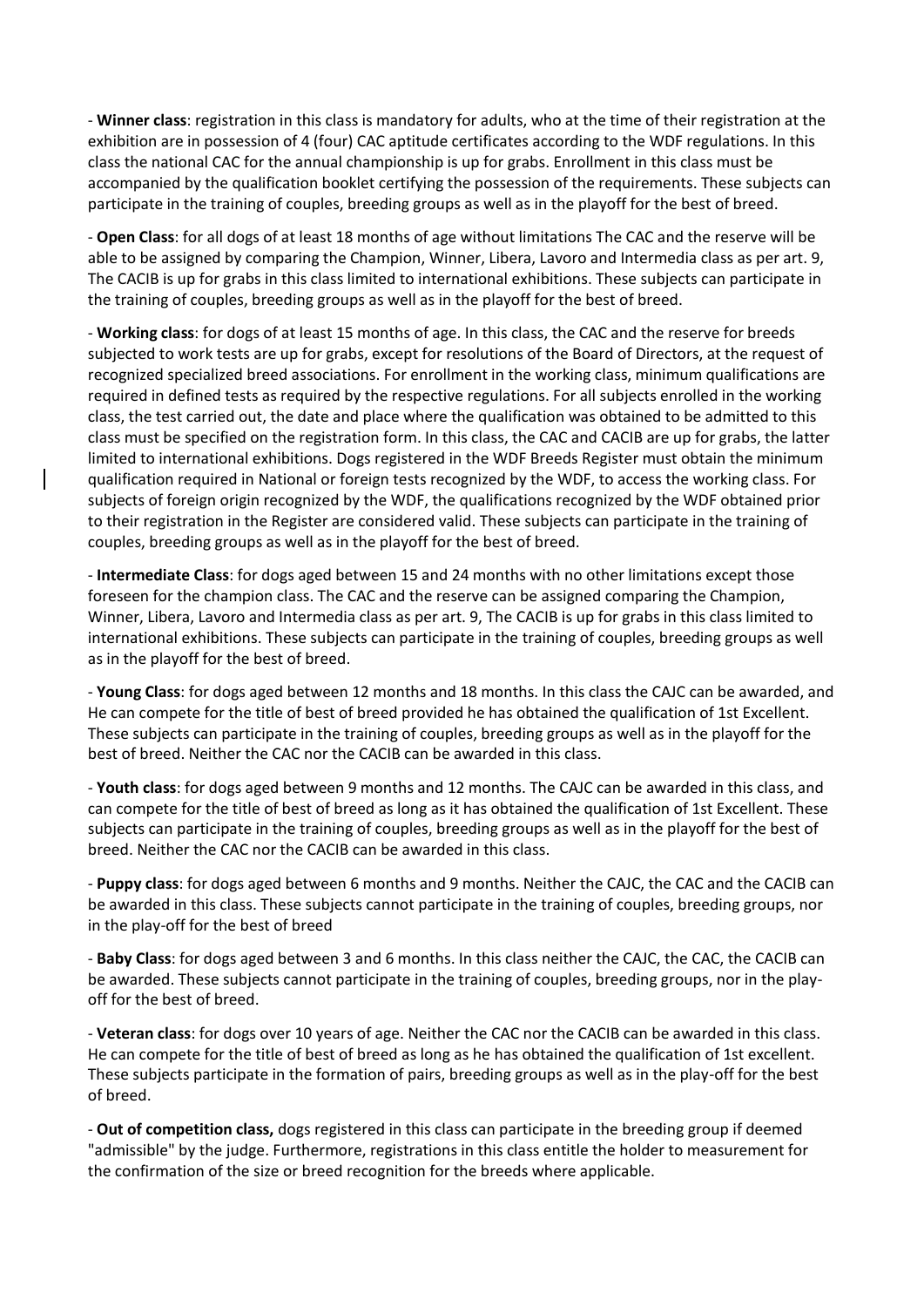The registration of "out of competition" subjects may take place upon payment of a specific fee indicated in the program and they will not appear in the catalog. Neither qualifications nor rankings will be released in the out-of-competition class. For subjects of at least 6 months who aspire to be registered in the Breeds Register, there will be an evaluation in a special ring for the certificate of typicality. The acceptance in this class of subjects under the age prescribed for admission to breed recognition is prohibited. For all classes, the date considered valid for the purpose of determining the age is the day the dog is presented at the show.

The simultaneous registration of a dog in several classes is prohibited. In addition to the above recognized classes, a dog can compete in comparative competitions as: Couple: for two male and female subjects of the same breed and variety, belonging to the same owner and registered in the catalog of the event and for which the relative judgment has been drawn up in its class. In the ring of honor the Breeding Group: consists of a minimum of three and a maximum of five subjects of the same breed and variety, without distinction of sex, produced by the same breeder, even if not owned by him, registered in the catalog of the event and presented in a class that gives the right to enroll in the Breeding Group. Dogs competing in pairs or in breeding must be registered and presented in an exhibition class. The prizes reserved for couples and groups will be disputed in the ring in which the race was judged. The prizes reserved for breeding groups will be disputed in the ring of honor. In the rallies, in addition to the aforementioned classes, those for breeders and babies may also be held.

Junior: at the discretion of the organizing committee it is possible to combine the two Giovanissimi and Giovani classes in a single class called Junior for dogs aged between 9 months and 18 months. The CAJC can be awarded in this class, and can compete for the title of best of breed as long as it has obtained the qualification of 1st Excellent. These subjects cannot participate in the training of couples, breeding groups as well as in the play-off for the best of breed. Neither the CAC nor the CACIB can be awarded in this class.

#### **RECOGNITION OF BREED**

#### **Art. 14**

Registration in the Register of Breeds is currently open for all breeds, who aspire to obtain the first registration as progenitors, and for those, already registered in this Register for at least three generations, who aspire to be definitively registered in the Register of Stingray. The judgment is carried out by an expert qualified judge. Judging in the class can also be performed by a foreign expert judge if the breed is foreign. The expert judge will issue, after identifying the subject by reading and transcribing the tattoo / microchip, the Certificate of Typicality to the subjects possessing the characteristics of the breed.

Subjects who aspire to obtain Race Recognition cannot compete in a class of the show and not even in pairs or groups.

The subjects registered on display in the class for the achievement of the Certificate of Typicality as founders, if not qualified at least VERY GOOD, will not be able to reappear in another event. The organizing committee is required to report to the national club the dogs that have not achieved the typicality, and the subjects that must be reported in NFB and therefore not suitable for breeding.

#### **OWNERSHIP OF DOGS**

#### **Art. 15**

All dogs must be owned by those under whose name they appear registered at the show, and also have been so on the day of the closing of registrations. Only breeders are allowed to register dogs owned by others at the show in pairs and groups as long as they come from their own breeding.

Co-owned dog registrations are not allowed.

It is a strict obligation of exhibitors to inform the exhibition secretariat of all changes in ownership that have occurred since the closing of registrations at the time of the start of the exhibition, without which the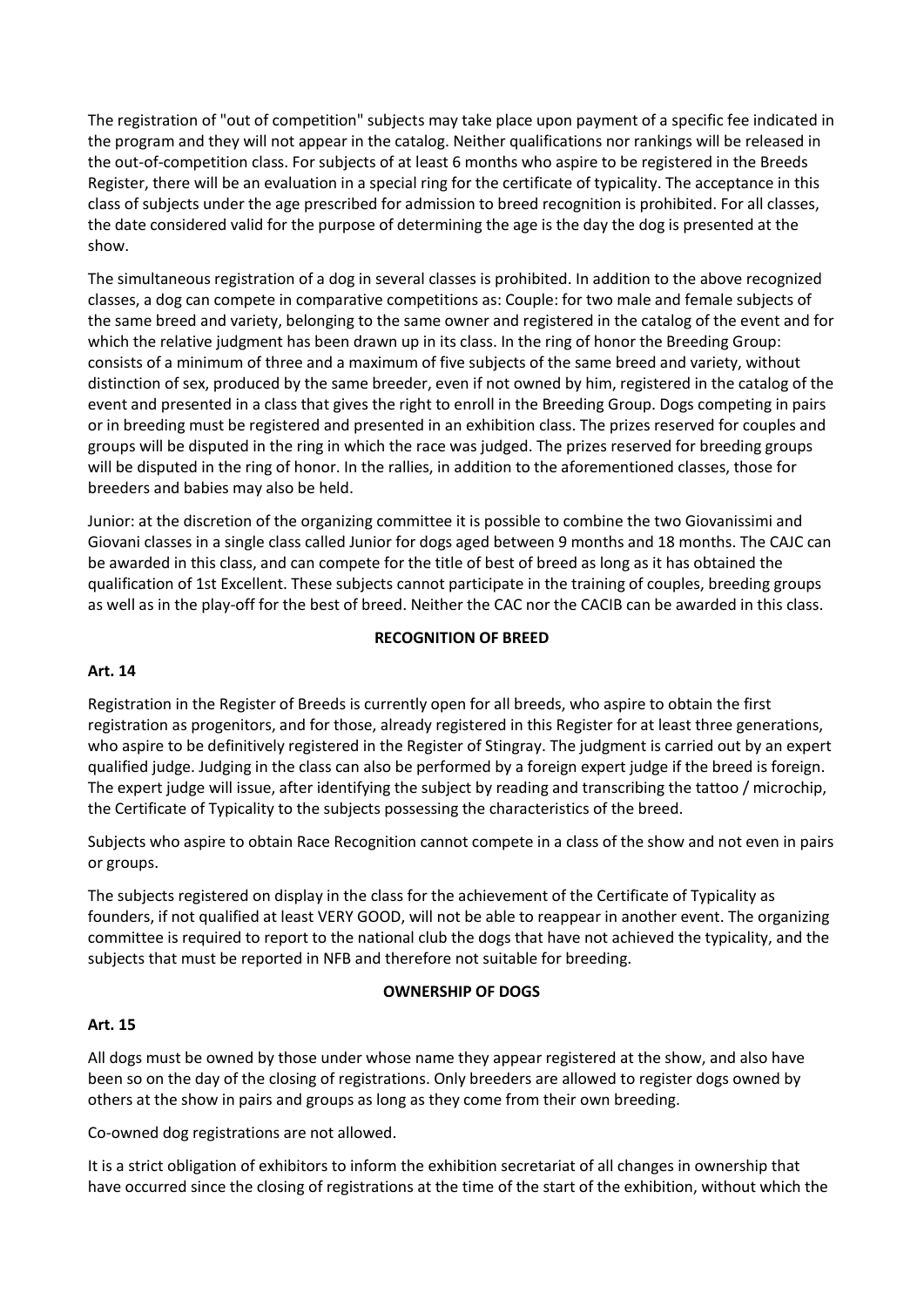dogs will be and must be held, for the purposes of achieving the assignment of prizes owned by the previous holder.

### **EXCLUSIONS**

### **Art. 16**

The registrations of dogs that are owned by persons suspended, expelled or disqualified by the delegates of the committee itself or by another foreign company federated to the WDF will be refused, without the right to reimbursement of the fees already paid

The following cannot be judged, without the right to reimburse the registration fees:

a) dogs suffering from skin diseases and any other disease, contagious or not;

b) dogs that have undergone any voluntary modification or make-up intended to conceal a defect that can be transmitted by reproduction. Except for those breeds for which the standard recognizes such practices as necessary;

c) blind or crippled dogs;

d) enognate, monorchid, cryptorchid dogs with incomplete development of one or both testicles. Such individuals must be disqualified. The procedure to be followed by the expert judge in compiling the judgment form for disqualified dogs is: to propose disqualification, indicating the reasons only on the judgment form; request the intervention of the Delegate responsible for the day who will be responsible for collecting both the judging sheet and the qualification booklet. These documents (form and booklet) must be delivered to the committee by the Delegate.

e) dogs of different ages from that indicated on the form and for which they are not eligible for the class in which they are enrolled;

f) females in heat;

g) females clearly lactating;

In cases of dispute, except for point e), the service veterinarian or the Delegate in his temporary absence will decide without appeal.

The subjects registered in the exhibitions must be judged in the conditions in which they are presented taking into account any veterinary certificates documenting traumatic impairments.

The expert judge will have to evaluate, according to his unquestionable judgment, the nature of the impairment and its influence on the possibility of judging the subject or not.

It will be considered valid certification certifying the completeness of the teeth before the acquired defect.

In any case, qualifications higher than those allowed by the breed standards and regulations cannot be attributed in the presence of the impairments found.

The presidents, the councilors, and the members of the organizing committees of dog shows including the events organized by the Specialized Associations, cannot register or present dogs in the shows they organize.

#### **KIT AND PRESENTATION OF THE DOG**

# **Art. 17**

Each person presented at an event must be equipped with a soft collar, a leash, a Carrier or Kennel, a health card and a qualification booklet, for the latter with the exception of those enrolled in classes where no qualifications are required and for dogs registered in a foreign origin book.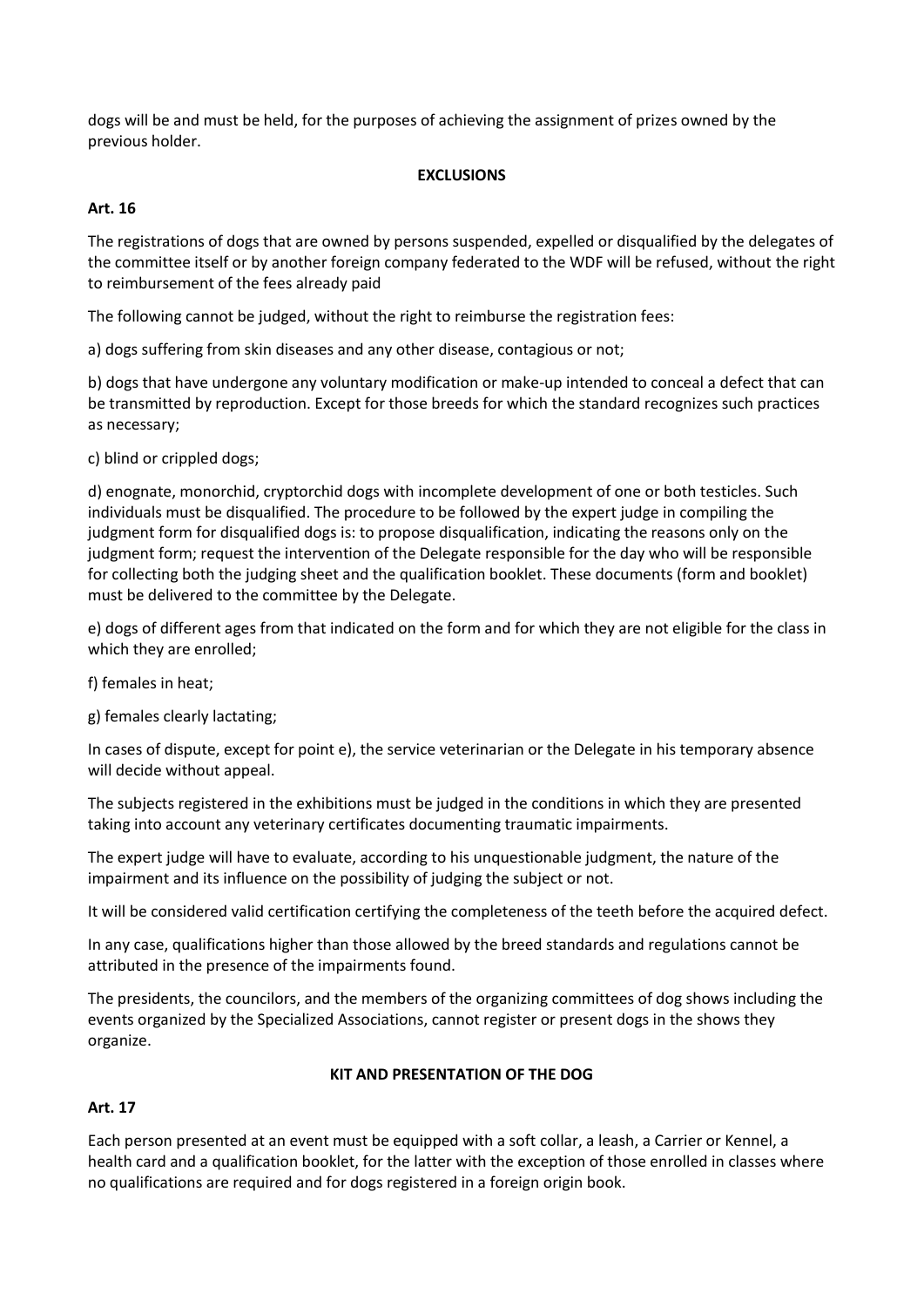It is forbidden to alter the structure and color of the hair, skin or nose, however the use of brush, comb and scissors is allowed. It is forbidden to leave the dog tied to the grooming table for longer than the time required for preparation.

The person who presents a dog at the beginning of the trial (Handler) must remain until the end of the trial, unless the expert judge agrees to change the presenter.

In the rings where there are calls, noises or double presentations, the expert judge will have to suspend the judgment until the intervention of the delegate.

#### **ORDER OF ENTRY**

#### **Art. 18**

At the opening of the event, exhibitors will receive a numbered tag for each dog presented, which must be visibly worn by the exhibitor in the ring at the time of judging. The number indicated on these tags will correspond to that indicated in the catalog. The dogs will be judged strictly following the catalog order.

#### **PERMANENCE OF DOGS AT EXPOSURE**

#### **Art. 19**

Duly registered dogs must be in the exhibition area at the time indicated in the program and will not be able to abandon it before the end of the Single Judgments.

It is mandatory for all dogs on display to stay in the show for the entire duration of the shifts in which they participate. The early exit of a dog may be granted with the authorization of the organizing committee and the withdrawal of the Qualification Booklet. The subjects who have obtained the title of best of breed must necessarily present themselves in the honor ring.

#### **ADMISSIONS AND ADMISSIONS OF THE PUBLIC**

#### **Art. 20**

The entry of exhibitors is scheduled from 8 to 10.00.

The entrance to the exhibitions is also open to the public. It is up to the organizers to establish the relative entrance fee.

WDF members have the right of free admission to all events organized or recognized by the WDF throughout the country.

The members of the organizing committee, provided they have the social card issued by the Club valid for the current year, have the right to free admission to events organized by the association to which they belong.

The organizing committees are invited to display the list of breeds judged on every single day at the entrance to international exhibitions in order to allow the public prior knowledge of the breeds on display

#### **CATALOGS**

#### **Art. 21**

Without prejudice to the provisions contained in the General Regulations of events, it is specified that the printing of the catalog is compulsory for all national and international exhibitions recognized by the WDF and rallies.

The catalog must always contain: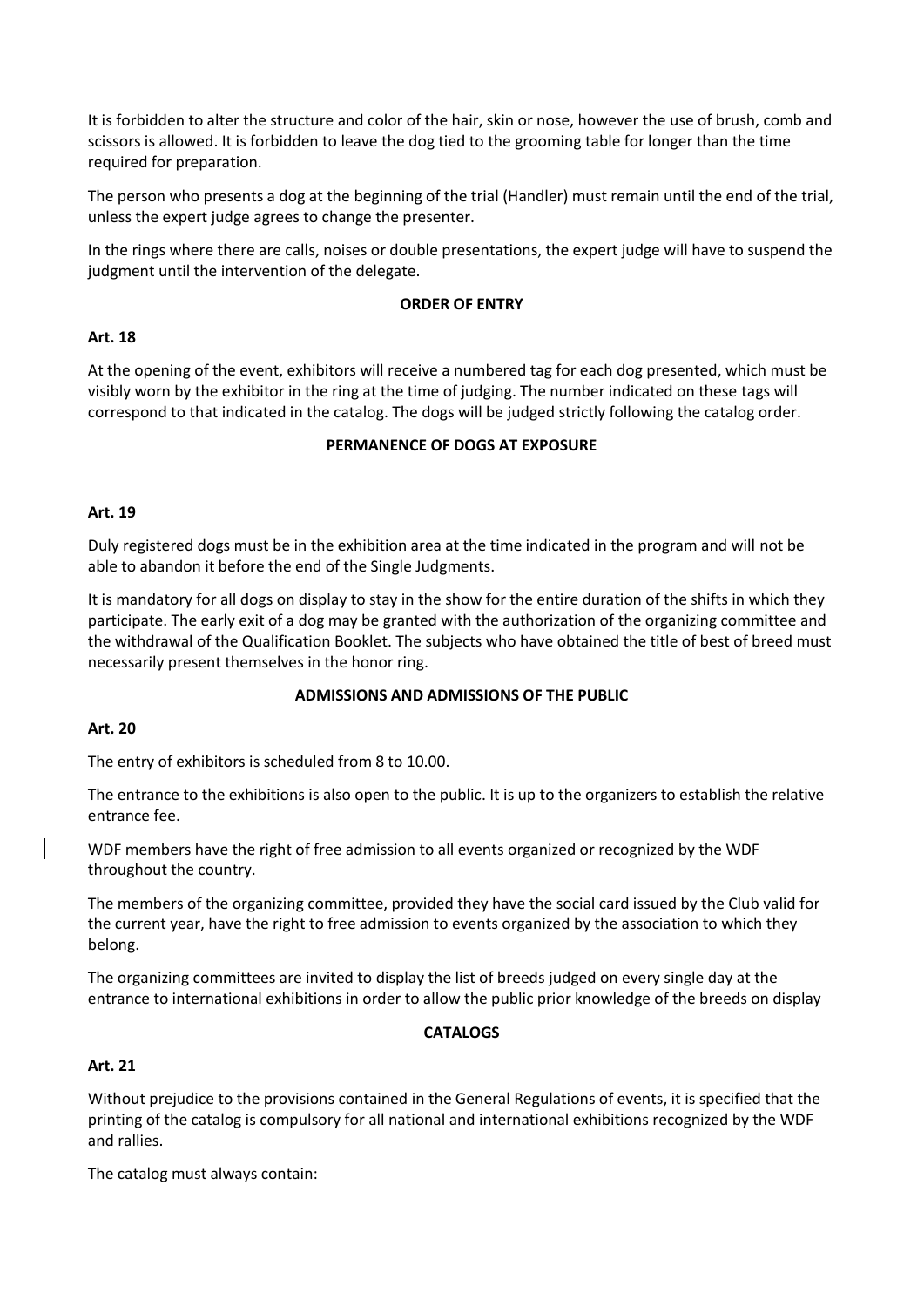a) the date and place where the exhibition takes place, the starting time of the judgments and the ring of honor and the mandatory stay of the dogs on display;

b) the name, address of the organizing committee and its composition;

c) the list of expert judges with an indication of the breeds assigned to each, the name of the veterinarians on duty, etc .;

d) the name of the delegate (s);

e) the list of prizes;

f) the numbered list (progressive without interruption starting from 1, bis numbers are not allowed) of the participating dogs, divided by group, by breed, by sex, by class, with the relative registration numbers in the Herd Book and with the indication of the name, the breed, the sex, the age, the color of the coat, the identification code, the parents as well as the name of the breeder and the owner. The list of dogs must be drawn up according to the order of the official list of breeds, as per Annex No. 1 to this regulation. Additions to the catalog are not allowed except those authorized by the delegate.

Even in the catalogs it must always be specified that the exhibition takes place according to the regulations of the WDF whose logo must be on the cover. The WDF logo is also mandatory for international exhibitions. The catalog can be put up for sale on display to those who request it. Exhibitors will receive a copy for free.

#### **SPECIAL EXHIBITIONS**

#### **Art. 22**

An organizing committee, in order to hold a special breed show as part of its event, must first obtain written authorization from the specialized association, which will propose a trio of national and / or foreign expert judges.

#### **WDF DELEGATE**

#### **Art. 23**

In each recognized event, the national club reserves the right to officially appoint one or more delegates who are entitled to the faculties indicated in the General Regulations for recognized events and in the Regulations for the qualification of a WDF Delegate.

#### **EXPERTS JUDGES**

#### **Art. 24**

In the events recognized by the WDF, the rankings, qualifications and certificates are always issued exclusively by the official WDF judges who are indicated in the catalog for the races and judgments assigned to them.

the WDF Expert Judge is a member, enrolled in the Register of Expert Judges as required by the regulations of the body of experts. The expert judge lends his work and performs his functions under the moral protection of the WDF to which he will have to appeal in case of need.

The expert judges will be designated in the ways indicated in the General Regulations for events. They will decide on functional morphological characteristics strictly adhering to the official standards of the breeds.

However, the expert judges must refuse to examine and judge any subject that is not registered in the lists received by the organizing committee of the exhibition, except for reasons of force majeure that involve changes, which in any case must always be authorized by the WDF delegate.

Only the expert judge authorized to judge is authorized to decide on the attribution of qualifications, placements and issuance of certificates. As far as he is concerned, he is obliged to do so without any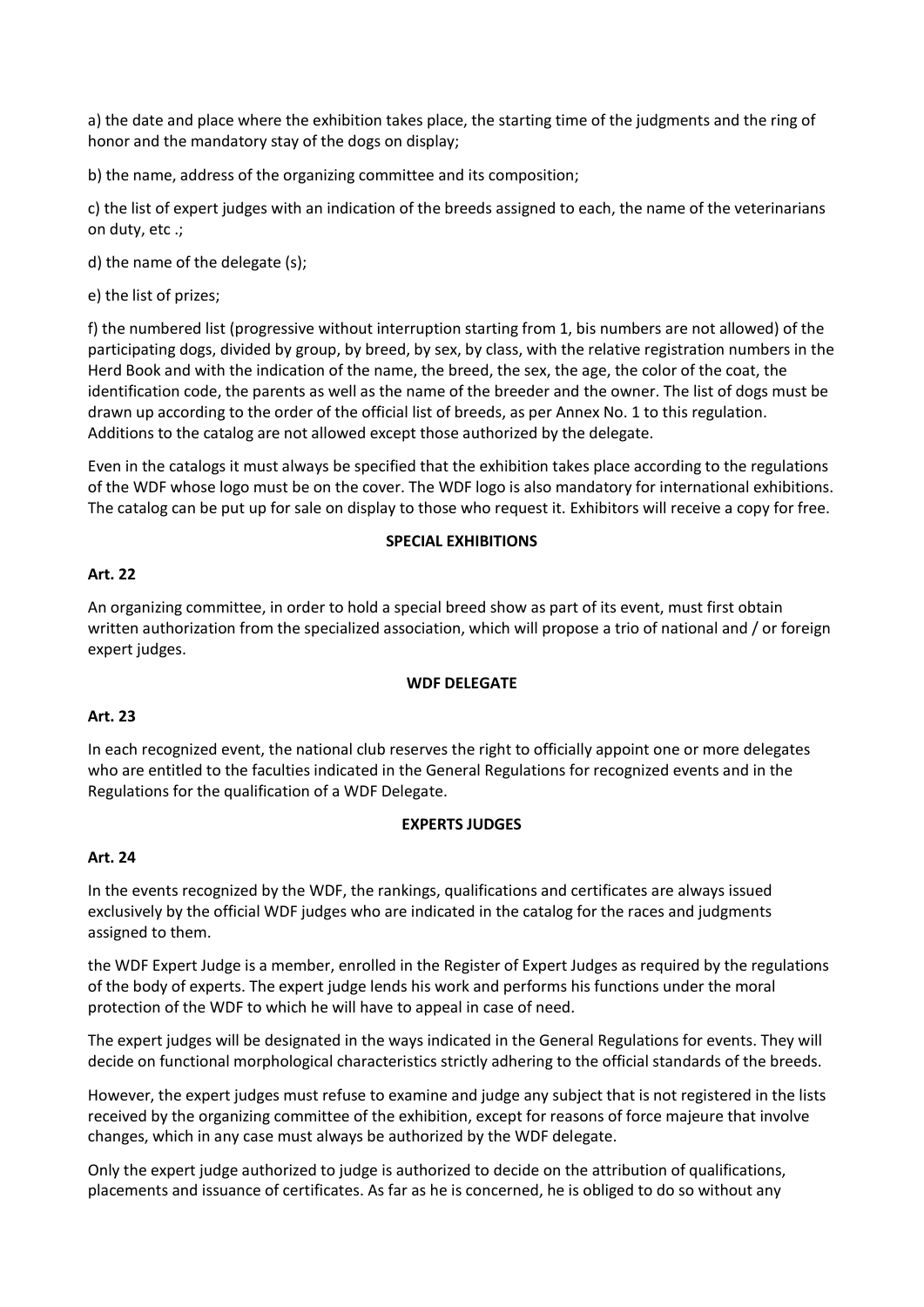outside help and / or interference from anyone. For organizational help, the ring commissioners and, if necessary, an interpreter are available to the expert judge. The stewards of the ring, if necessary, must speak one of the languages spoken by the expert judge.

The organizing committees are required to invite the expert judge in writing who must inform the organizing committee in writing for both acceptance and rejection. He is obliged to respect the commitments undertaken except for impediments for important reasons. If an expert judge cannot meet his commitments for an important reason, the exhibition organizing committee must be informed immediately by telephone, fax, e-mail or telegram. The inability to judge must be confirmed in writing. The organizing committee must keep faith with the invitation addressed to the expert judge. The eventual cancellation of the invitation is granted only for reasons of force majeure or following agreements with the expert judge concerned. If the organizing committee is forced to cancel the event, it is required to reimburse the expert judges for any expenses already incurred and documented. Otherwise, if the expert judge, for any reason other than "force majeure" or otherwise contemplated in the cases set out above, cannot respect his commitment to judge, he is obliged to meet any expenses already incurred by the Organizing Committee.

When invited to judge at an international exhibition, judges from countries that are not members of the WDF must fill in the standard questionnaire drawn up by the WDF which will be sent to them by the organizing committee and which must be completed and returned duly signed to the latter.

Expert judges from non-WDF member countries must, under all circumstances, comply with WDF breed standards when participating in WDF recognized shows. The standards (WDF) of the breeds that are called to judge must be sent to them in due time before the show by the organizing committee.

Expert judges from non-WDF member countries or associated member countries can only judge breeds recognized by their national canine association.

Expert judges from non-WDF member countries must be fully informed in advance and in detail about the WDF Exhibition Regulations as well as other important procedural and regulatory information and are obliged to know the rules in an impeccable manner. The national canine organization of the country where the show takes place must provide this information in advance to the judges concerned.

The organizing committee of the exhibition must take care of welcoming the expert judge, according to the terms of an agreement previously made, from the moment of his arrival at the place where the event is held in which he judges until the moment of his departure (normally includes the hours / day before and hours / day following the exposure). All normal travel expenses must be reimbursed immediately upon arrival or, depending on the arrangements made, or paid in advance.

# **Art. 25**

Each expert judge must be assigned a delimited judging area (ring) of adequate size for the breeds and the number of dogs to be judged; the ground of the rings must be well leveled, with a dirt ground or wellmown grass or suitable flooring as long as it is not slippery. It is absolutely forbidden to land with an accentuated slope or with a ground covered by gravel or crushed stone, even small ones. The WDF delegate is required to check in advance whether the rings prepared by the organizers are suitable and of sufficient size for the breeds that will be judged in them.

#### **Art. 26**

Each expert judge must receive, by the organizing committee and at the beginning of his work, the appropriate report forms on which the dogs that during the day will be submitted to his judgment, which must be drawn up in National for the expert National judges and in one of the official WDF languages for foreign judges. On these cards, the expert judge will mark the notes of the judgments issued, the qualifications and rankings issued, the CAJC, CAC and CACIB granted, and the related Reserves, as well as the best of breed. The cards must be of the type approved by the WDF which will provide them to the organizing committees upon specific request and for a fee.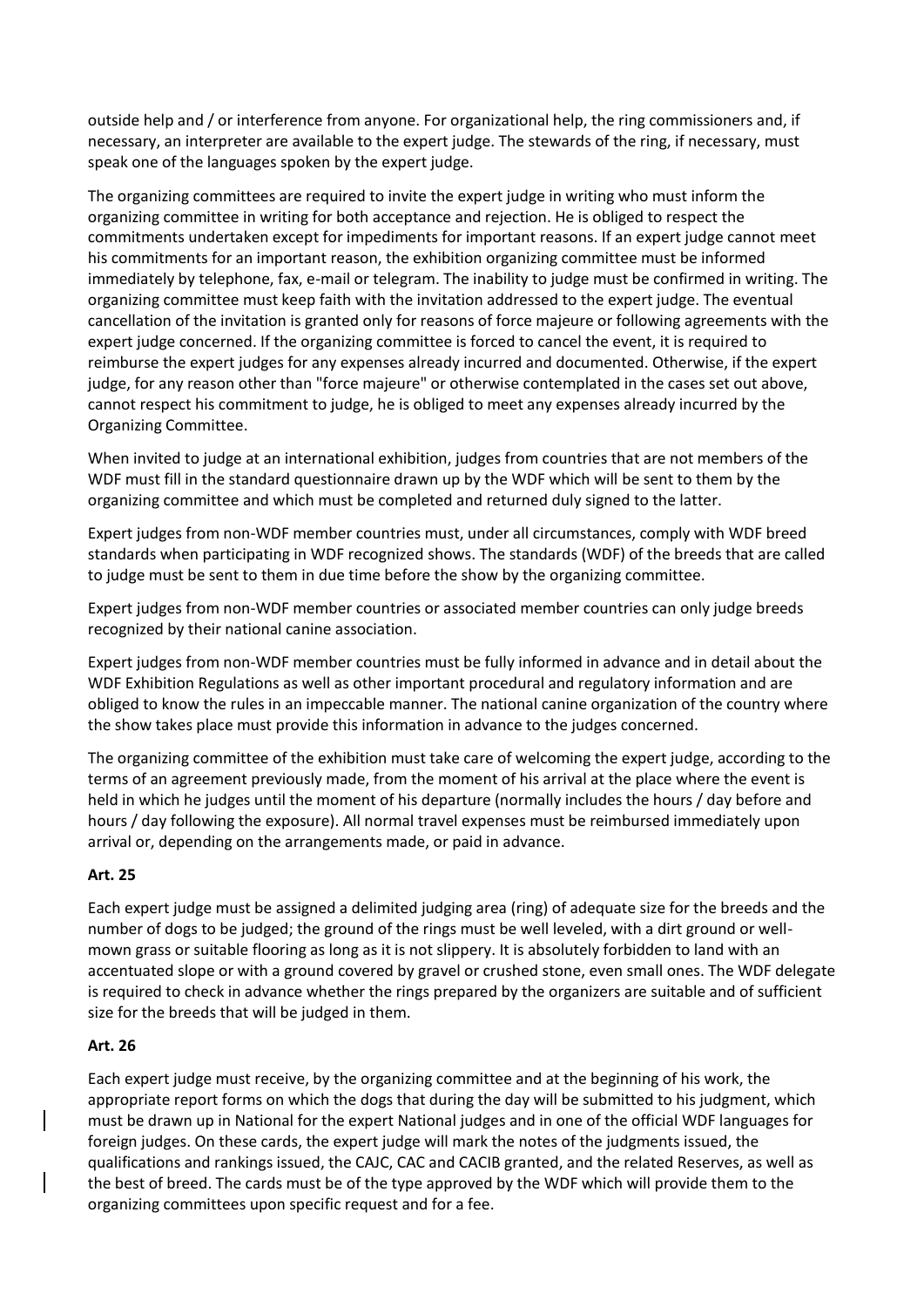The WDF reserves the right to also have one or more aspiring judges or assistants present at the judgment of each expert judge, who, however, are not given any right to intervene in the judgment itself.

The organizing committees can assign a maximum of 80 dogs to an expert judge.

The organizing committees will therefore be required to warn the expert judges in advance that they have more than 80 dogs to be judged with a technical report and obtain their written approval.

Ring Commissioners: During the judging, the expert judges will be assisted by one or more ring commissioners who, however, cannot and must not intervene in the judgment. The organizing committees of the exhibition are responsible for designating the ring commissioners who must be identified through the appropriate Register of Ring Commissioners.

In the case of an expert foreign judge, at least one ring commissioner must be fluent in the language preferred by the expert judge, which must be one of the four languages used in the WDF

The ring commissioner must have a good knowledge of the Exhibition Regulations according to the type of event for which he carries out his work.

The ring commissioner must perform the following tasks:

- gather the dogs by class;
- check absentees by class;
- report any change of tenant to the expert judge;
- write the judgment of the expert judge as required in the language indicated;

• take care of the compilation of the qualification booklets and the related forms, providing for the return of all the material, at the end of the work of the expert judge, both to the interested parties and to the secretariat provided by the organizing committee;

• contact the WDF delegate for any inaccuracies found.

The organizing committees, after the event has taken place, will have to send the club the list of ring commissioners designated for each ring.

#### **JUDGMENT IN THE EXHIBITIONS**

#### **Art. 27**

The owners of the registered dogs must keep their subjects at the disposal of the expert judges from the beginning of the show until the end of the shifts in which they will have to participate.

During the judging they can access the rings only:

a) the WDF delegate;

b) the expert judge and the ring commissioners, the assistants, as well as the attendant in charge of the ring;

c) the competitors called for judgment;

d) aspiring judges authorized by the WDF.

Representatives of the organizing committee may temporarily enter it, but only for reasons of service.

Dogs not presented at the time of the call of the expert judge for judgment will lose the right to be judged without their owners being able to claim reimbursement of the registration fee.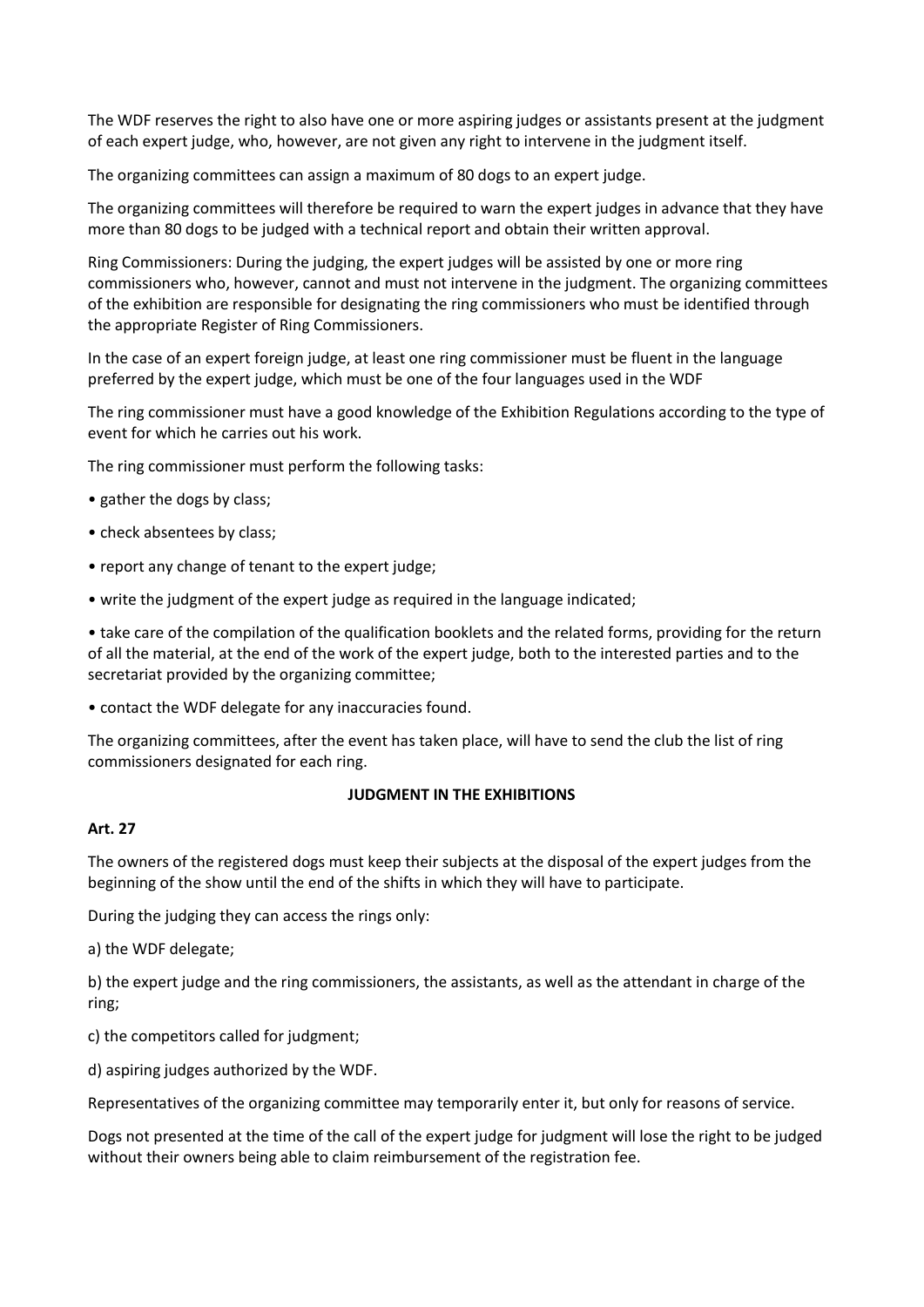For each subject examined, the expert judge will have to disclose the strengths and weaknesses found in the report, drawn up in the official language, which he is required to deliver to the exhibition secretariat. At the secretariat of each exhibition there must always be a cinometer, a tape measure and a microchip reader available to expert judges who request it.

# **Art. 28**

The judgment of a dog must always be summarized in the qualification that the expert judge must assign to each competitor, unless this is withdrawn before the judgment or is considered by the expert judge to be out of type, insufficient and, as such, not qualifiable. .

The qualifications that WDF expert judges can assign in recognized exhibitions are exclusively the following:

- **EXCELLENT (EXC.):** this qualification must be attributed to a subject that clearly reflects the ideal standard of the breed - that is presented in perfect conditions - that creates a harmonious and balanced whole - that has "class" and a brilliant gait. It must impose itself on account of its great qualities, and must possess the characteristics of the sex it belongs to.

- **VERY GOOD (V.G.):** this qualification must be attributed to the subject perfectly in type, balanced in its proportions - in good physical condition. Some will be tolerated

venial defect, but not morphological. This qualification can only reward a quality dog.

- **GOOD (G.):** this qualification must be attributed to a dog that possesses the characteristics of the breed, while accusing slight defects, provided however that these are not redhibitors.

- **DISQUALIFIED (SQ.):** Can be attributed to a dog that has eliminating defects compared to the standard, it will always be attributed if the subject presents disqualification defects contemplated in the breed standard. The WDF Delegate will have to acquire the dog's data, collect the qualification booklet and then transmit them to the club. However, with the authorization of the Expert, it will be possible to fill in a description on the evaluation sheet.

- **NOT JUDGABLE (N.J.):** this judgment is attributed to a dog that does not move, jumps continuously or tries to leave the ring making it impossible to judge its movement and posture. It is also attributed to a dog that refuses to be examined by the expert judge, making it impossible to evaluate the teeth, anatomy and structure, tail and testicles. Dogs in which the expert judge identifies traces of operations or interventions are also interested. This judgment is also valid when the expert judge has reason to believe that the operations were done to correct the original condition of the dog or its characteristics (eyelid, ear, tail). The reason why this judgment is given must be reported on the judgment sheet.

Those who cannot be judged cannot remain in the ring.

In the Puppy (6-9 months) and Baby (3-6 months) class, judgments will be issued which, at the time of the dog's exposure, reflect the assumptions of the future morphological evolution of the subject. The qualification booklet is not mandatory.

The expert judges of the WDF can assign the following qualifications exclusively in baby and Puppy class in recognized shows:

# o **Very Promising (V.P.);**

# o **Promising (P);**

# o **Fairly Promising (F.P.).**

The CACIB can only be awarded to the best dog, female and male, classified first Excellent in the champion, free, intermediate, working classes.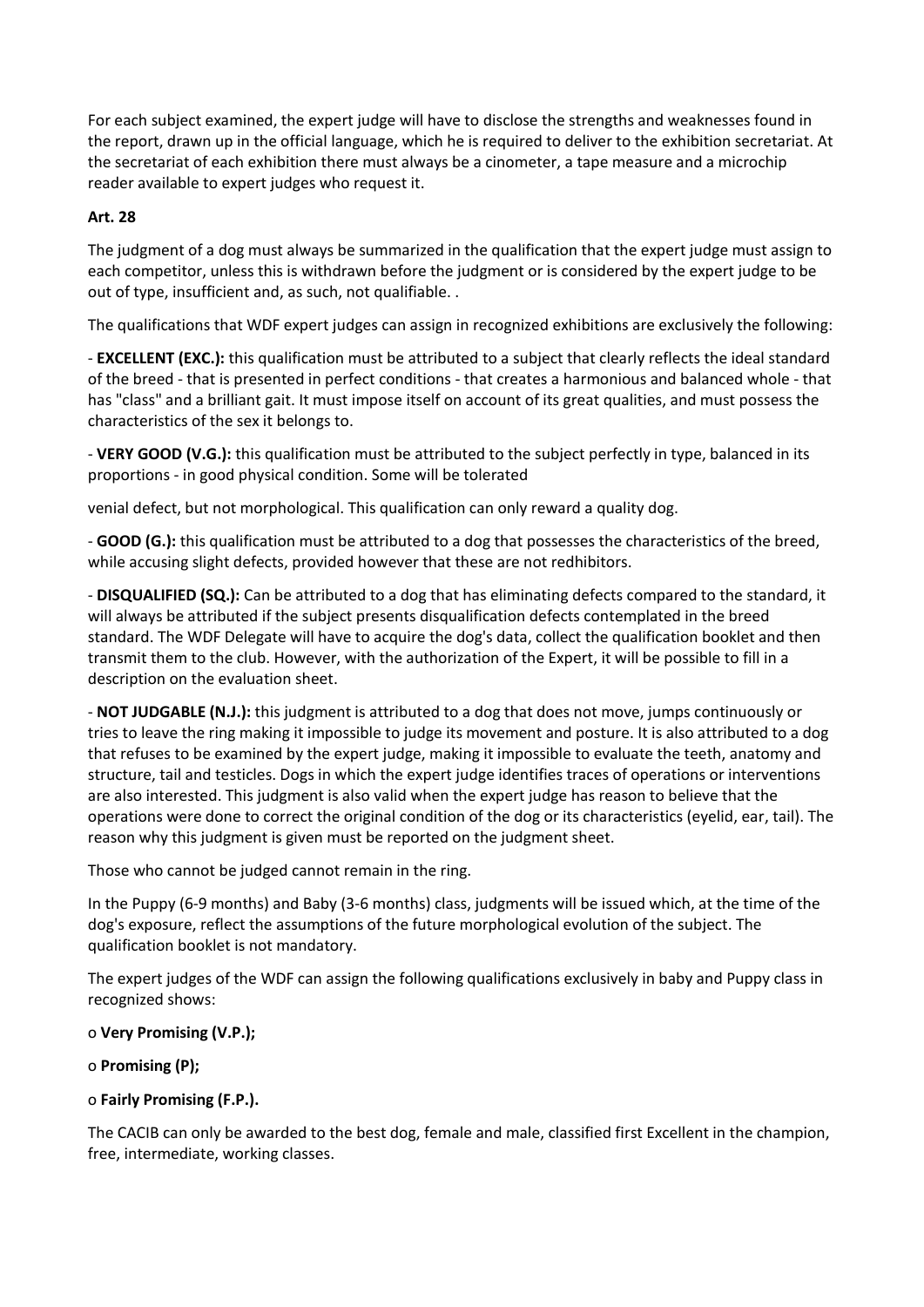The CAC can only be awarded to the best dog, female and male, classified first Excellent in the free, intermediate, Champions and work classes.oth of these certificates do not necessarily accompany the first place in the ranking.

### **Art. 29**

Based on the qualifications assigned, the expert judge will then proceed to perform the ranking in order of merit of the competitors. For each breed, only the first 4 subjects of each sex and class are classified, it being understood that all the dogs presented are qualified and their judgment commented in the relative report.

The four best dogs of each class will be classified as long as they have obtained the rating of at least "VERY GOOD".

The Race Recognition judgment constitutes an exception to this rule. where the expert judge

will not issue qualifications or rankings but will only grant the certificate of typicality (C.T.) to dogs deemed deserving.

### **Art. 30**

Based on the indications of the program, the expert judge will assign the prizes up for grabs, in any case to qualified individuals with at least Very Good.

At the end of the judgment, after the awarding of prizes, and at the end of the grouping at the secretariat, it will be possible to collect a copy of the report form for each competitor; if he has achieved the CAJC, CAC or CACIB, or if he is the winner of one or more special honor prizes, the related cards will also be awarded.

After the delivery of the reports and related qualification booklets to the exhibitors at the end of all judgments, at the secretariat, the expert judge will no longer be able to modify his judgment for any reason, nor change the qualifications or rankings, nor grant CAJC , CAC or CACIB nor award prizes.

The organizing committees will have to adopt the paper supports established and approved by the WDF. The jury will not be able to award prizes other than those listed in the catalog.

#### **AWARDS**

#### **Art. 31**

The prizes up for grabs in recognized exhibitions can be awarded based on the qualifications or rankings of the participants. The rules on the awarding of prizes and their amount must be specified in the catalogs.

Cash prizes are normally prohibited unless they have been offered by entities or persons outside the organization of the exhibition, in which case the will of the donors cannot obviously be changed; however, they must be specified in the catalog; all other prizes consisting of cups, medals, objects, etc., must be delivered to the winners during the event, except for those cases in which a complaint has been made or when, due to exhaustion of availability, it becomes necessary to provide partial ordering of missing prizes.

In this case, the prizes must be sent by the organizing committee within thirty days of the closing of the event.

#### **SPECIAL AWARDS**

#### **Art. 32**

Special prizes are at the discretion of the organizing committee at international and national exhibitions. The special prizes can only be awarded to dogs qualified at least "Very Good".

In regional exhibitions, or on the occasion of special exhibitions and rallies organized by specialized associations, in addition to those indicated, other special prizes may be envisaged, which however must be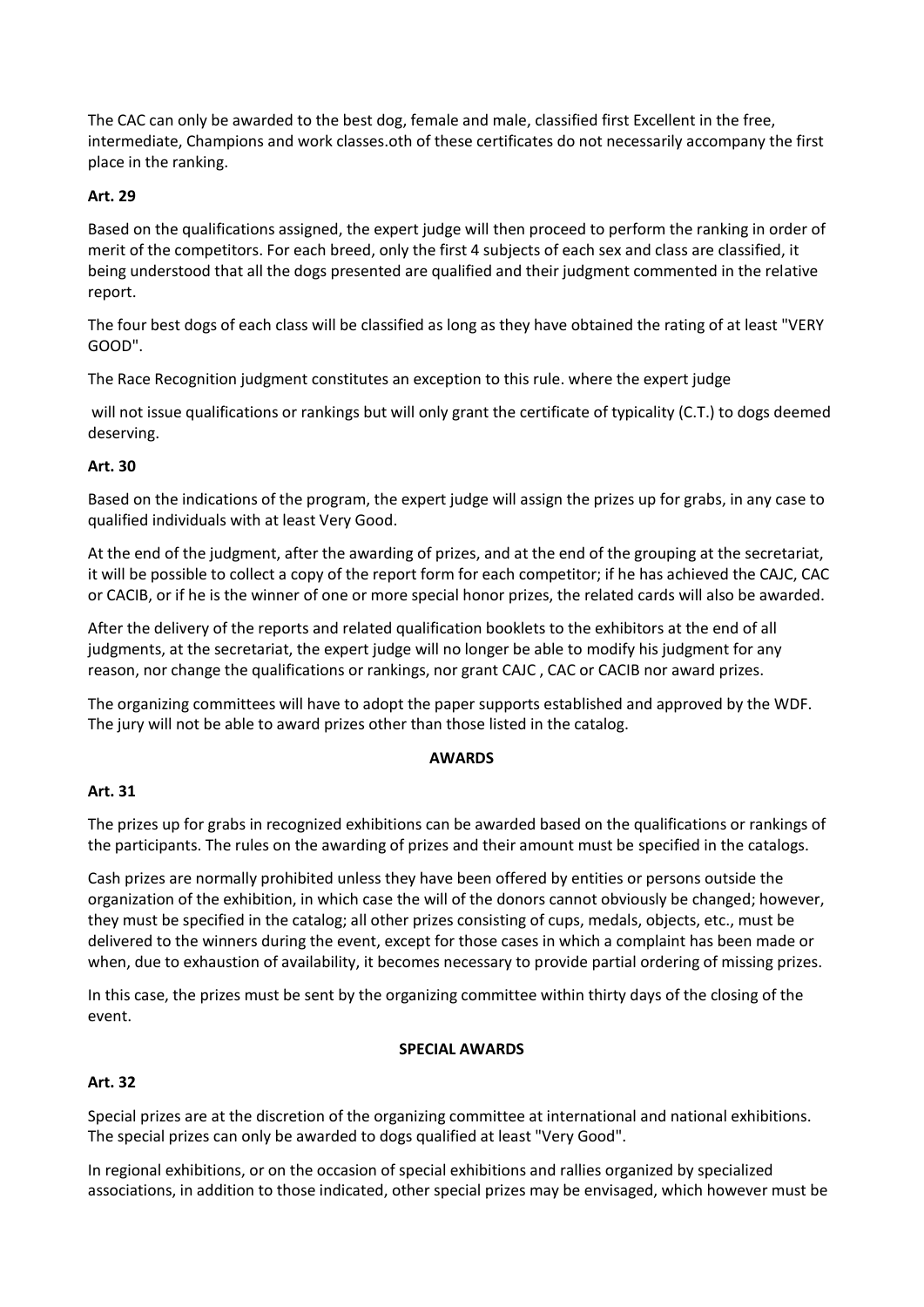allocated in a simple and linear way. On the occasion of special exhibitions, the association concerned may arrange for one of its appointees to work alongside the expert judge to assist him in the distribution of prizes. The trophies organized by the WDF are included in the special prizes.

### **HONOR AWARDS**

# **Art. 33**

The honor prizes intended for groups must be, in the same exhibition, in the same number for each grouping of breeds.

These competitions must be judged in a specially prepared honor ring, by a single expert judge for each grouping of breeds, who may be National or foreign, as long as he is qualified to judge all the breeds of the group. He will have to designate a winner and one or two reserves for each grouping. The organizing committees that so wish will be able to allocate an honor prize also for the reserves.

He must be called into the ring to compete for the awarding of these prizes, respectively: the absolute best subject of each breed, designated by the expert judge who judged the breed in the manner described in Article 11.

International or national exhibitions will therefore be able to give away another honor prize for the absolute best subject of the exhibition.

The winners of the breed groupings will be able to compete for the prize for the absolute best subject of the exhibition.

The expert judge must be single, national or foreign, he must designate a winner and one or two reserves. The organizing committees who wish to do so will be able to allocate an honor prize also for the reserves.

The names of the expert judges in charge of awarding the honor prizes must be indicated on the program and in the exhibition catalog.

In the ring of honor, a prize will be offered among the best couples of each race. This prize will be disputed with all the races gathered. In the event that the exhibition takes place in two rounds, the prize will be disputed limited to the breeds presented on each single day.

The prizes for the breeding groups will be disputed with all the breeds gathered.

In the event that the shows take place in two shifts, the dispute must be limited to the breeds presented in each single day.

For the award of the breeding group prizes, the expert judge will proceed on the basis of the homogeneity of the subjects rather than in relation to the individual qualifications achieved.

In the ring of honor, the organizing committee must provide:

a) junior handler competition (optional);

b) best puppy (optional);

c) best youngster (optional);

d) best veteran (optional);

e) couples (mandatory);

f) breeding groups (mandatory);

g) grouping of local breeds (judged by an expert local or foreign judge, qualified for Best in Show as All Breed (mandatory);

h) best in show (mandatory);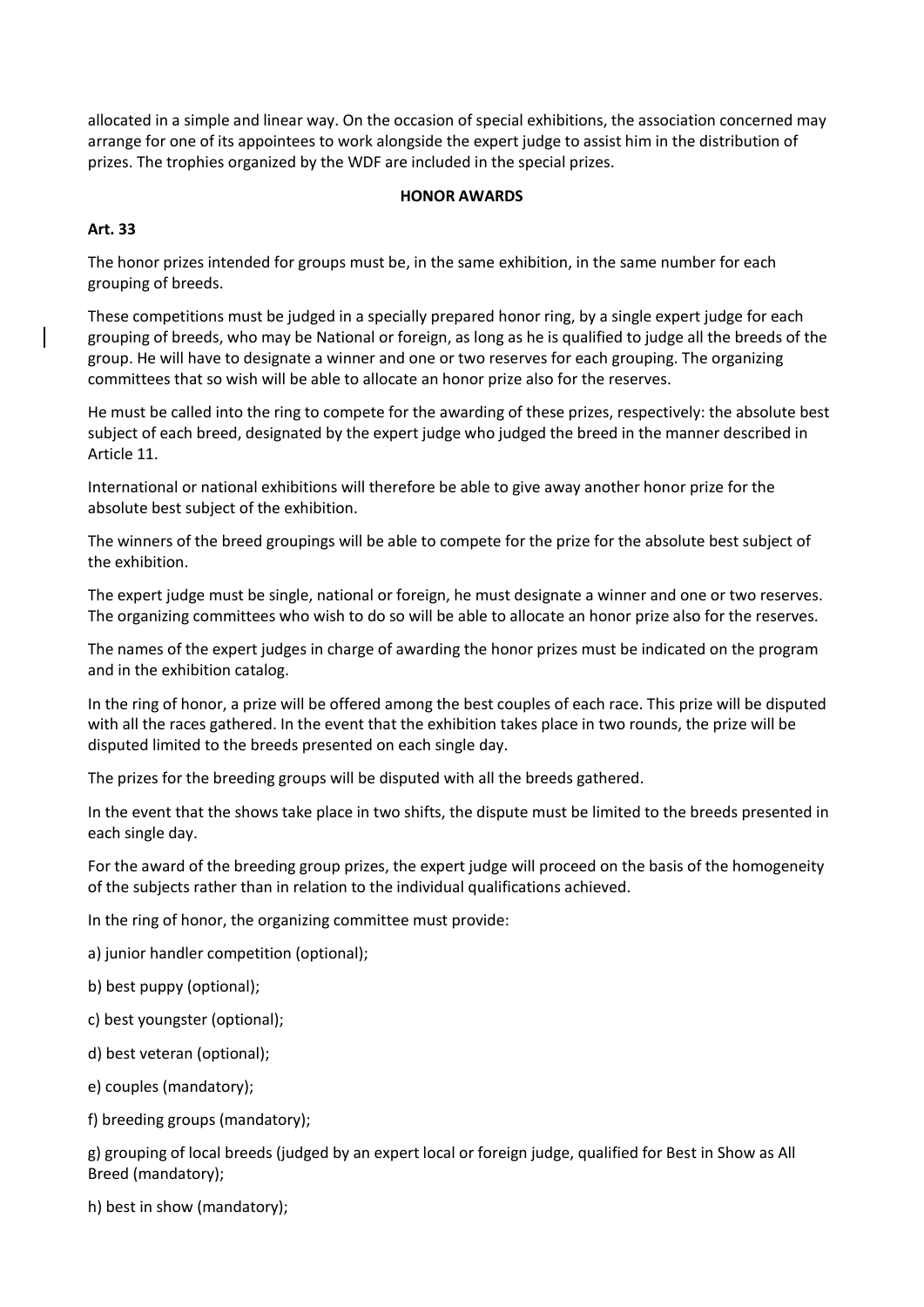i) any other initiatives communicated in advance to WDF.

# **EXPERTS JUDGES OF THE HONOR AWARDS**

# **Art. 34**

To judge one of the groups provided for the dispute of the prizes of honor, the expert judge must be authorized to judge the individual breeds included in that group. To judge the absolute best couple and breeding groups, as well as optional groups (puppies, juniors, veterans), the expert judge must be authorized to judge at least two groups. To judge the absolute best dog of the show (Best in Show), the expert judge must be qualified to judge all five groups.

An expert judge will not be able to judge in international exhibitions the same grouping of honor prizes or the competition for the absolute best subject if not at least two months after the one in which he previously judged and in national ones if not after a month of time or over 200 km. of distance.

# **DUTIES OF EXHIBITORS AND THE PUBLIC**

# **Art. 35**

Dog owners and / or their handlers, all those who present dogs on display or help to present them and anyone related to dogs competing in recognized events owe the utmost respect and deference to the expert judges, to the representatives of the WDF, to the members of the organizing committee and other competitors, under penalty of exclusion from the event by the WDF delegate who must inform the WDF through the "Delegate's Report".

Competitors must strictly comply with the regulations of the WDF and the organizing committee. Punctuality is not only a disciplinary duty but a duty of courtesy and sportsmanship.

Those who delay in presenting themselves to the expert judge when called will be excluded from the trial.

It is forbidden for anyone to address observations or complaints to the expert judges.

Anyone who believes they have reason to make complaints or claims or for any reason, may do so in the manner provided for by the regulation with a specific written complaint to the WDF Delegate who, if deemed appropriate, may intervene quickly for the necessary checks.

The judgment of the expert judge is to be considered unquestionable.

# **Art. 36**

Anyone who publicly pronounces offensive words towards the expert judges or other competitors or refuses to submit to a decision of the first or the delegate of the WDF, or who commits acts of indiscipline or lack against them, can be immediately suspended from the event in progress by the expert judge himself or by the delegate of the WDF and will be reported to the institutional bodies of the WDF as far as their competence is concerned.

# **COMPLAINTS**

# **Art. 37**

Complaints with a request for intervention must be drawn up in writing and delivered to the WDF delegate on the day of the event before the end of the judgment of the breed itself and no later than, otherwise they will be evaluated in the National Headquarters by the Disciplinary Commission.

**RESPONSIBILITY'**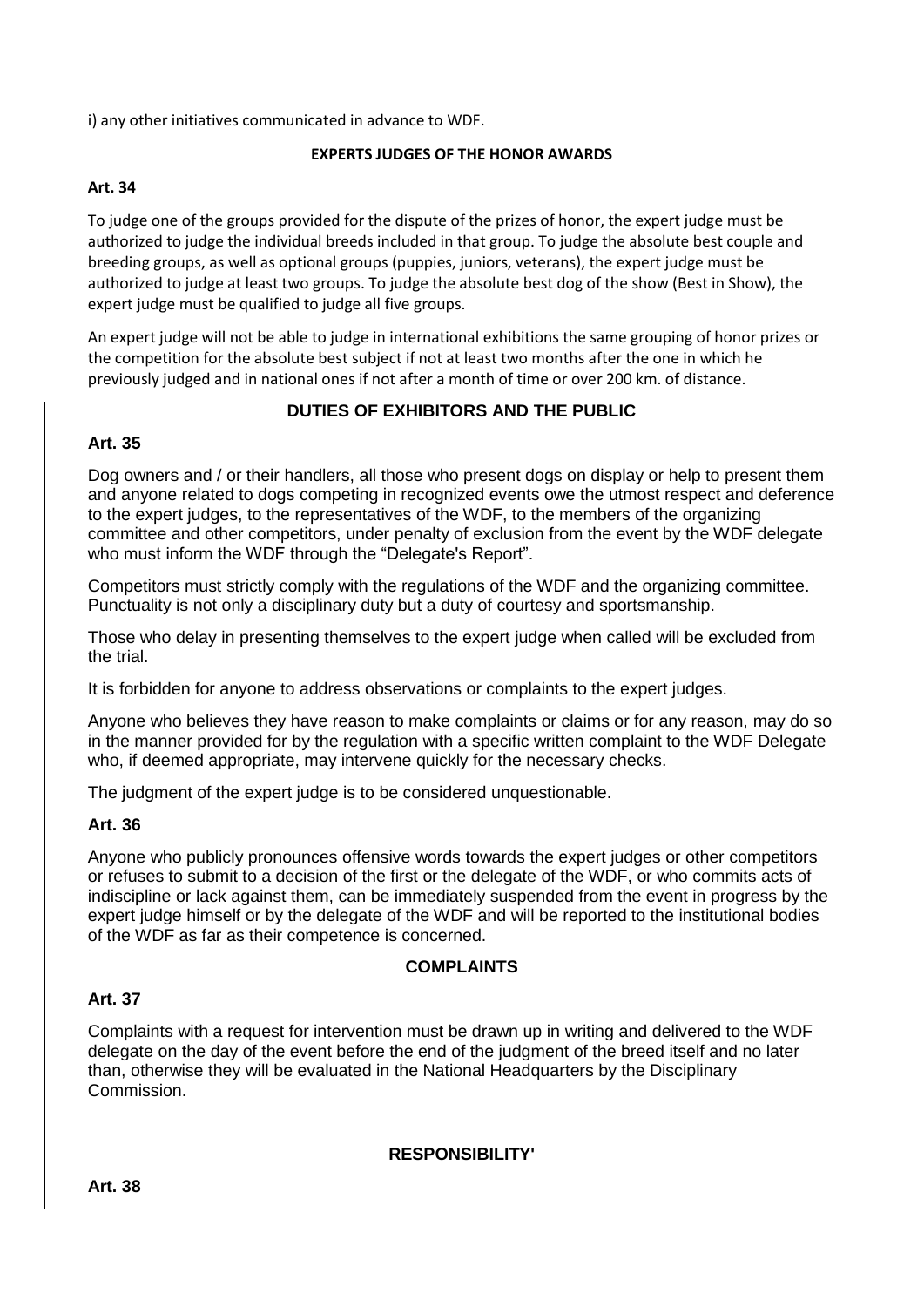The organizing committee of the exhibition will take all appropriate and best arrangements for the good treatment and safety of the people and dogs present, without however, under any aspect or reason, assuming any responsibility for damage, illness, escape, death or theft. of dogs or objects, except for those cases falling within the agreements for the stipulation of mandatory insurance policies.

# **VARIOUS**

# **Art. 39**

For cases not covered by this regulation, reference is made to the general regulation of dog shows recognized by the WDF, the statute and other social regulations as well as the rules subsequently approved by the Board of Directors.

# **SPECIAL EXHIBITIONS AND MEETINGS OF BREED**

# **Art. 40**

A "special exhibition" is defined as the event granted by the competent specialized association in the context of a national or international general exhibition.

The term "gathering" means a zootechnical inspection organized by the competent specialized association recognized by the WDF.

The gathering can also be held in the context of international exhibitions on the day in which the breeds concerned are not exhibited on the same day. In this case, the technical responsibility lies with the organizing committee of the exhibition. It is understood that the specialized association must collaborate for the success of the gathering.

For individuals under the age of 9 months, specific qualifications will be issued (as required by the article

29) and a ranking will be drawn up.

Requests for homologation will be sent to the national club in writing by the specialized associations at least three months before the date of the event by sending a copy for information to the WDF delegation competent for the area and to the regional dog council which will have to issue their opinion on the matter.

Meetings at a distance of less than 200 km from national or international exhibitions or rallies organized by the same association cannot be approved.

Programs must be planned and disseminated.

In the "special exhibitions" the classes are those provided for in Article 12 of these regulations. In the "rallies", the classes referred to in Article 12 of this regulation must be provided for.

The following classes can also be played:

- baby (for dogs aged between 3 and 6 months). The CAC cannot be awarded in this class. These subjects cannot participate in the formation of couples, groups, breeding groups, nor in the play-off for the best of breed.

- Reproducers: for stallions or mares that appear in the class with a minimum of 5 male and / or female offspring, produced by at least two different matings.

The catalog is mandatory, it must be prepared before the start of the event and contain all the information provided for in article no. 21.

Also for the rallies, additions to the catalog are not allowed except for those authorized by the WDF delegate.

In gatherings, the WDF may designate a Delegate as required by the General Regulations for dog events.

The registrations to the rallies must be sent to the organizing committee, accompanied by the relative amount, at least seven days before the date of the event.

Registration fees cannot exceed the amount provided for international exhibitions.

Each specialized association will be assigned annually a number of "Special Meetings and Shows" based on the subjects registered in the Herd Book and on the basis of the criteria approved by the National Club's Board of Directors.

Specialized associations are obliged to organize at least one third of the events organized during the year as part of national and international exhibitions.

At least half of the rallies and special exhibitions must be judged by expert National judges.